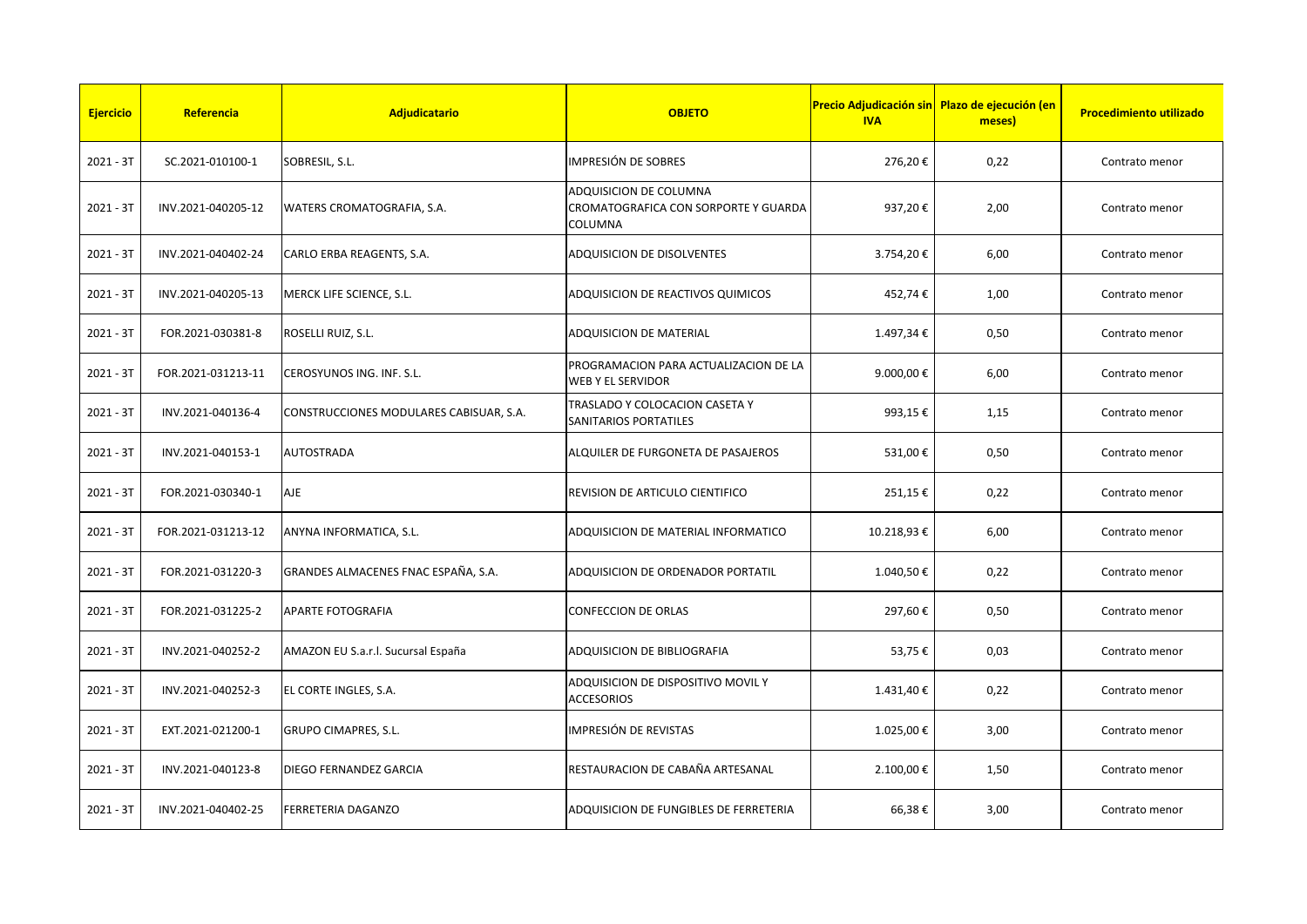| $2021 - 3T$ | INV.2021-040136-5  | ANDRES Y SILVA, REFORMAS Y CONSTRUCCIONES, S.L.                                 | DESTAPAR LOS YACIMIENTOS                                     | 780,00€    | 1,00 | Contrato menor |
|-------------|--------------------|---------------------------------------------------------------------------------|--------------------------------------------------------------|------------|------|----------------|
| $2021 - 3T$ | INV.2021-040177-1  | ARTEMIRANDA, S.L.                                                               | AQUISICION DE MATERIAL FUNGIBLE                              | 28,05€     | 6,00 | Contrato menor |
| $2021 - 3T$ | INV.2021-040177-2  | AMAZON EU S.a.r.l. Sucursal España                                              | AQUISICION DE MATERIAL FUNGIBLE                              | 141,80€    | 6,00 | Contrato menor |
| $2021 - 3T$ | INV.2021-040508-1  | MICROFUSA COMERCIAL, S.L.                                                       | ADQUISICION DE EQUIPOS ELECTRONICOS DE<br>PRODUCCION MUSICAL | 7.730,58€  | 0,22 | Contrato menor |
| $2021 - 3T$ | FOR.2021-031213-13 | ASECOS SEGURIDAD Y PROTECCION DEL MEDIO AMBIE                                   | ADQUISICION DE MOBILIARIO DE<br>LABORATORIO                  | 2.284,00€  | 6,00 | Contrato menor |
| $2021 - 3T$ | INV.2021-040136-6  | RESTAURANTE EL BARONDILLO                                                       | SERVICIO DE CATERING                                         | 36.363,64€ | 1,00 | Contrato menor |
| $2021 - 3T$ | INV.2021-040136-7  | C.T.S. ESPAÑA. PRODUCTOS Y EQUIPOS PARA LA RESTA                                | ADQUISICION DE MATERIALES DE<br>RESTAURACION                 | 428,90€    | 1,00 | Contrato menor |
| $2021 - 3T$ | FOR.2021-030381-9  | SAKURA, PRODUCTOS HOSPITALARIOS, S.L.                                           | ADQUISICION DE MATERIAL                                      | 14.995,00€ | 0,50 | Contrato menor |
| $2021 - 3T$ | INV.2021-040136-8  | SUFEIN, S.L.                                                                    | ADQUISICION MATERIAL DE FERRETERIA                           | 1.898,55€  | 1,00 | Contrato menor |
| $2021 - 3T$ | INV.2021-040205-14 | APOLLO SCIENTIFIC LIMITED                                                       | ADQUISICION DE REACTIVOS QUIMICOS                            | 590,00€    | 6,00 | Contrato menor |
| $2021 - 3T$ | INV.2021-040402-26 | MERCK LIFE SCIENCE, S.L.                                                        | ADQUISICIÓN DE REACTIVOS QUIMICOS                            | 81,90€     | 1,00 | Contrato menor |
| $2021 - 3T$ | INV.2021-040402-27 | FISHER SCIENTIFIC, S.L.                                                         | ADQUISICIÓN DE REACTIVOS QUIMICOS                            | 380,91€    | 3,00 | Contrato menor |
| $2021 - 3T$ | INV.2021-040136-9  | PRONA16, S.L.                                                                   | ADQUISICION ROLLOS DE PLASTICO                               | 300,20€    | 1,00 | Contrato menor |
| $2021 - 3T$ | INV.2021-040402-28 | LINEALAB, S.L.                                                                  | ADQUISICION DE MATERIAL DE LABORATORIO                       | 329,10€    | 3,00 | Contrato menor |
| $2021 - 3T$ | INV.2021-040158-1  | AMAZON EU S.a.r.l. Sucursal España                                              | ADQUISICION DE UNA IMPRESORA LASER                           | 109,85€    | 1,00 | Contrato menor |
| $2021 - 3T$ | INV.2021-040136-10 | COMERCIAL DE INDUSTRIA Y REPRESENTACIONES, S.L.                                 | ADQUISICION ROLLOS DE GEOTEXTIL TEXXAM<br>1000               | 924,67€    | 1,00 | Contrato menor |
| $2021 - 3T$ | INV.2021-040231-2  | <b>MARCIAL PONS</b>                                                             | ADQUISICION DE MATERIAL BIBLIOGRAFICO                        | 288,88€    | 0,13 | Contrato menor |
| $2021 - 3T$ | INV.2021-040502-1  | MEDIA MARKT SATURN ADMINISTRACION ESPAÑA, S.A ADQUISICION DE ORDENADOR PORTATIL |                                                              | 1.283,43€  | 0,22 | Contrato menor |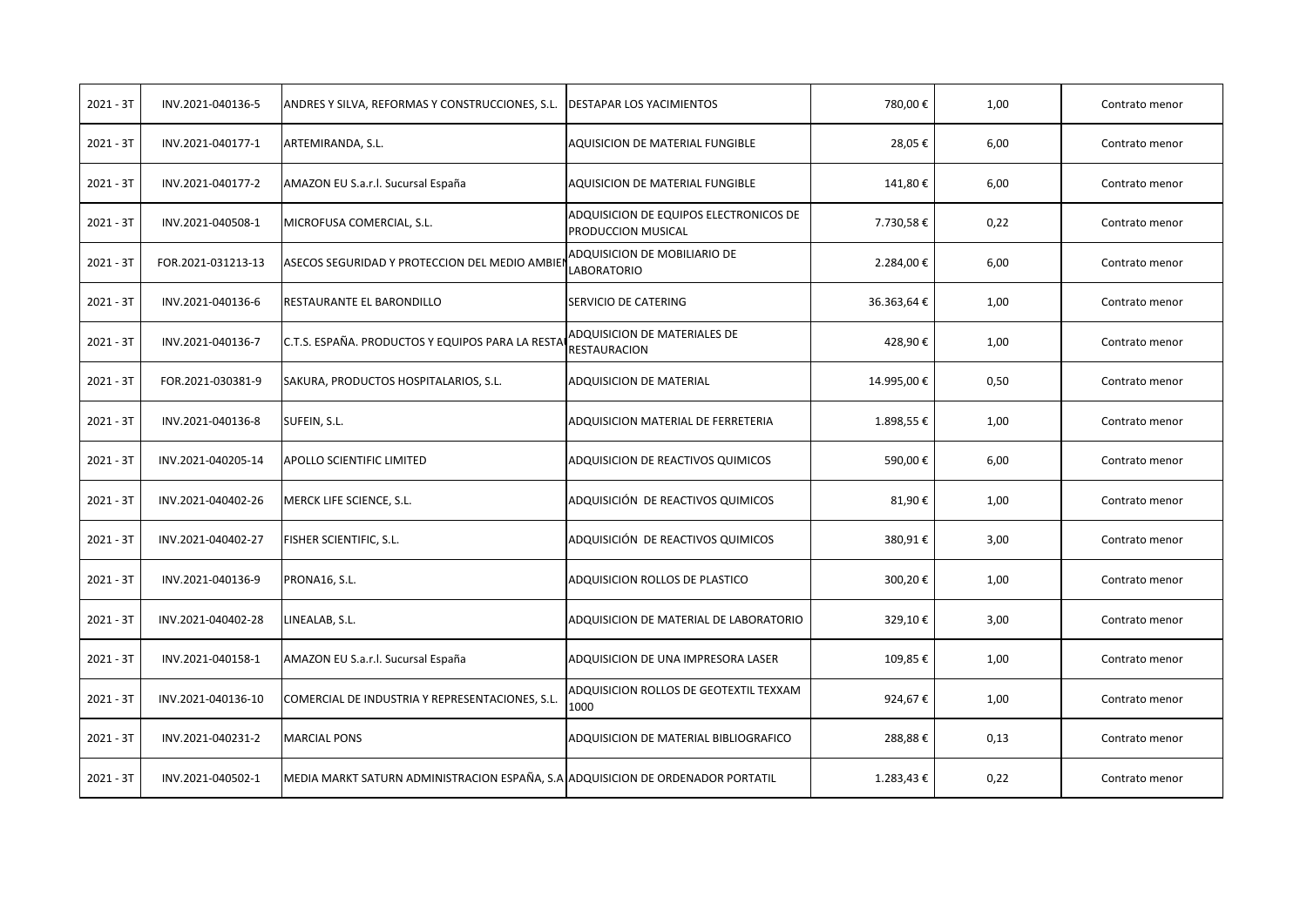| $2021 - 3T$ | FOR.2021-031201-9  | SINGULAR LEARNING, SCA                     | MANTENIMIENTO Y DESARROLLO DE NUEVAS<br>FUNCIONALIDADES DEL SISTEMA DE GESTION<br>INVESTIGADORA Y ACADEMICA | 12.600,00€ | 3,50 | Contrato menor |
|-------------|--------------------|--------------------------------------------|-------------------------------------------------------------------------------------------------------------|------------|------|----------------|
| $2021 - 3T$ | FOR.2021-031205-2  | MESA DE TEMPORADA, S.L.                    | SERVICIO DE CATERING                                                                                        | 1.310,00€  | 0,03 | Contrato menor |
| $2021 - 3T$ | INV.2021-040402-29 | SEMIPLAST, S.L.                            | ADQUISICION DE MATERIAL DE LABORATORIO                                                                      | 1.473,00 € | 2,00 | Contrato menor |
| $2021 - 3T$ | INV.2021-040402-30 | CARLO ERBA REAGENTS, S.A.                  | ADQUISICION DE MATERIAL DE LABORATORIO<br>Y DISOLVENTES                                                     | 5.559,66€  | 4,00 | Contrato menor |
| $2021 - 3T$ | FOR.2021-031205-3  | TALENT GARDEN SPAIN, S.L.                  | ALQUILER DE ESPACIOS PARA EVENTOS                                                                           | 630,00€    | 0,03 | Contrato menor |
| $2021 - 3T$ | FOR.2021-031328-1  | MARKETALIA MARKETING ONLINE, S.L.          | CAMPAÑA PUBLICIDAD DIGITAL                                                                                  | 5.050,00€  | 3,00 | Contrato menor |
| $2021 - 3T$ | INV.2021-040136-11 | NOSTROMO PATRIMONIO CULTURAL, S.L.         | DIFUSION Y GESTION DE LAS VISITAS AL<br>PARQUE ARQUEOLOGICO DEL CALVERO DE LA<br><b>HIGUERA</b>             | 7.499,00€  | 4,00 | Contrato menor |
| $2021 - 3T$ | INV.2021-040144-4  | PC COMPONENTES Y MULTIMEDIA S.L.U          | ADQUISICION DE DISCO DURO EXTERNO                                                                           | 83,78€     | 0,22 | Contrato menor |
| $2021 - 3T$ | FOR.2021-031213-14 | EL CORTE INGLES, S.A.                      | ADQUISICION DE FRIGORIFICO COMBI                                                                            | 561,28€    | 1,00 | Contrato menor |
| $2021 - 3T$ | INV.2021-040402-31 | ABACO SUYTEC, S.A.U.                       | ADQUISICION DE FUNGIBLES DE FERRETERIA                                                                      | 212,75€    | 1,00 | Contrato menor |
| $2021 - 3T$ | FOR.2021-060105-2  | AUTOCARES MYA VICIOSO, S.L.                | SERVICIO DE TRANSPORTE                                                                                      | 350,00€    | 0,03 | Contrato menor |
| $2021 - 3T$ | FOR.2021-030650-1  | LARA CREATIVOS Y PUBLICISTAS, S.L.U        | ADQUISICION DE MATERIAL PARA<br>MERCHANDISING                                                               | 627,95€    | 0,30 | Contrato menor |
| $2021 - 3T$ | FOR.2021-060107-4  | LARA CREATIVOS Y PUBLICISTAS, S.L.U        | ADQUISICION DE MATERIAL PARA<br>MERCHANDISING                                                               | 302,00€    | 1,00 | Contrato menor |
| $2021 - 3T$ | CUL.2021-010402-6  | SCHOOL AGENCIA DE COMUNICACIÓN, S.L.       | IMPRESIÓN DE ELEMENTOS EN DIMENSIONES<br><b>SUPERIORES A A3</b>                                             | 1.270,75€  | 3,00 | Contrato menor |
| $2021 - 3T$ | INV.2021-040109-6  | COAGRAL - COMERCIAL AGROPECUARIA ALCARREÑA | ADQUISICION DE TARROS DE VIDRIO DE 250<br><b>GR. CON TAPA</b>                                               | 56,35€     | 1,00 | Contrato menor |
| $2021 - 3T$ | INV.2021-040205-15 | <b>APOLLO SCIENTIFIC LIMITED</b>           | ADQUISICION DE REACTIVOS QUIMICOS                                                                           | 370,00€    | 3,00 | Contrato menor |
| $2021 - 3T$ | INV.2021-040207-2  | EL CORTE INGLES, S.A.                      | ADQUISICION DE MONITOR DE 65"                                                                               | 1.652,06 € | 0,22 | Contrato menor |
| $2021 - 3T$ | INV.2021-040136-12 | <b>RADEL HABARA</b>                        | CUBRIR LOS YACIMIENTOS DE PINILLA DEL<br><b>VALLE CON TABLONES</b>                                          | 2.160,00€  | 1,00 | Contrato menor |